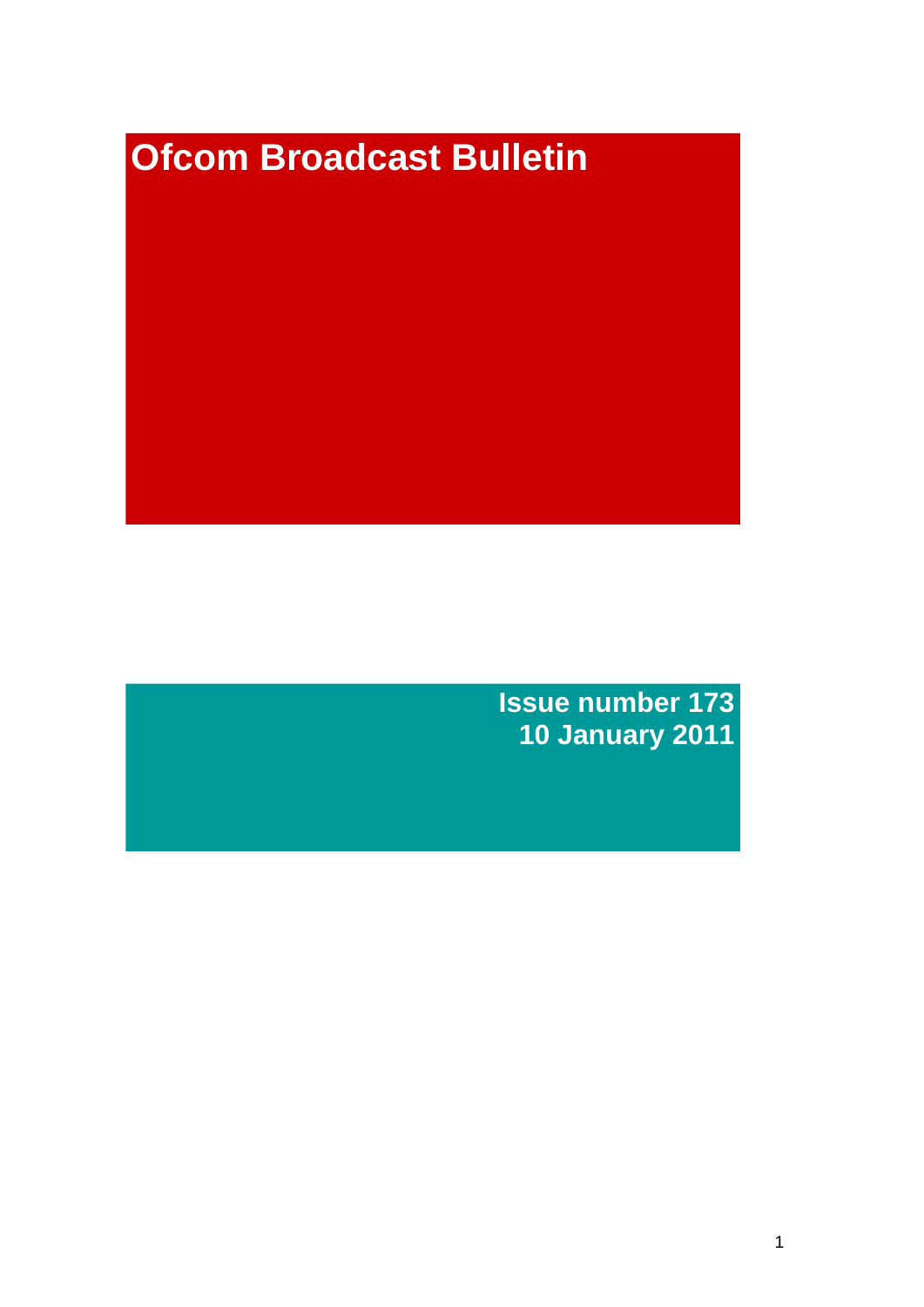# **Contents**

| <b>Standards cases</b>                                                                                   |    |
|----------------------------------------------------------------------------------------------------------|----|
| In Breach                                                                                                |    |
| <b>Howard Taylor at Breakfast</b><br>Total Star - Wiltshire, 4 October 2010, 06:00                       | 4  |
| Quizroads<br>Banbury Sound, 11 to 15 October 2010,<br>$07:15$ (and repeated at $08:45$ )                 | 7  |
| <b>Advertising Scheduling cases</b>                                                                      |    |
| In Breach                                                                                                |    |
| <b>Advertising minutage</b><br>Zing, 3 to 14 September 2010, various times                               | 9  |
| <b>Breach findings table</b><br>Code on the Scheduling of Television Advertising<br>compliance reports   | 10 |
| <b>Resolved</b>                                                                                          |    |
| <b>Resolved findings table</b><br>Code on the Scheduling of Television Advertising<br>compliance reports | 11 |
| <b>Fairness &amp; Privacy cases</b>                                                                      |    |
| There are no Fairness & Privacy adjudications in this Bulletin.                                          |    |
| Other programmes not in breach                                                                           | 12 |

Introduction 3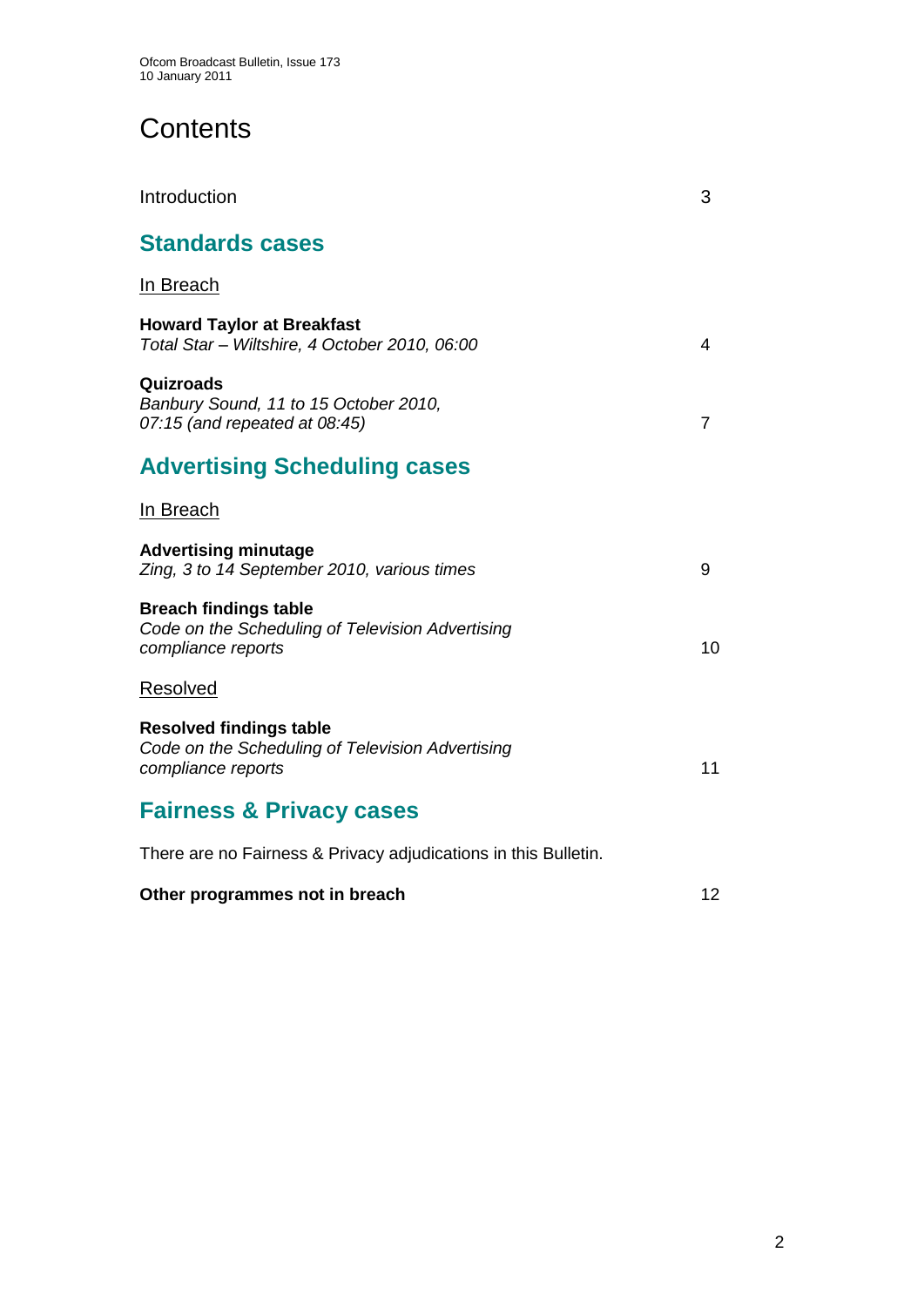# Introduction

1

The Broadcast Bulletin reports on the outcome of investigations into alleged breaches of those Ofcom codes and licence conditions with which broadcasters regulated by Ofcom are required to comply. These include:

a) Ofcom"s Broadcasting Code ("the Code"), the most recent version of which took effect on 20 December 2010 and covers all programmes broadcast on or after 20 December 2010. The Broadcasting Code can be found at: [http://stakeholders.ofcom.org.uk/broadcasting/broadcast-codes/broadcast-code/.](http://stakeholders.ofcom.org.uk/broadcasting/broadcast-codes/broadcast-code/)

Note: Programmes broadcast prior to 20 December 2010 are covered by the version of the Code that was in force at the date of broadcast.

- b) the Code on the Scheduling of Television Advertising ("COSTA") which came into effect on 1 September 2008 and contains rules on how much advertising and teleshopping may be scheduled in programmes, how many breaks are allowed and when they may be taken. COSTA can be found at: [http://stakeholders.ofcom.org.uk/broadcasting/broadcast-codes/advert-code/.](http://stakeholders.ofcom.org.uk/broadcasting/broadcast-codes/advert-code/)
- c) certain sections of the BCAP Code: the UK Code of Broadcast Advertising, which relate to those areas of the BCAP Code for which Ofcom retains regulatory responsibility. These include:
	- the prohibition on "political" advertising;
	- sponsorship (see Rules 9.2 and 9.3 of the Code for television broadcasters);
	- "participation TV" advertising. This includes long-form advertising predicated on premium rate telephone services – most notably chat (including "adult" chat), "psychic" readings and dedicated quiz TV (Call TV quiz services). Ofcom is also responsible for regulating gambling, dating and "message board' material where these are broadcast as advertising<sup>1</sup>; and
	- the imposition of statutory sanctions in advertising cases.

The BCAP Code can be found at: [www.bcap.org.uk/The-Codes/BCAP-Code.aspx](http://www.bcap.org.uk/The-Codes/BCAP-Code.aspx)

d) other licence conditions which broadcasters must comply with, such as requirements to pay fees and submit information which enables Ofcom to carry out its statutory duties. Further information on television and radio licences can be found at:<http://licensing.ofcom.org.uk/tv-broadcast-licences/> and [http://licensing.ofcom.org.uk/radio-broadcast-licensing/.](http://licensing.ofcom.org.uk/radio-broadcast-licensing/)

Other codes and requirements may also apply to broadcasters, depending on their circumstances. These include the Code on Television Access Services (which sets out how much subtitling, signing and audio description relevant licensees must provide), the Code on Electronic Programme Guides, the Code on Listed Events, and the Cross Promotion Code. Links to all these codes can be found at: <http://stakeholders.ofcom.org.uk/broadcasting/broadcast-codes/>

It is Ofcom"s policy to describe fully the content in television and radio programmes that is subject to broadcast investigations. Some of the language and descriptions used in Ofcom"s Broadcast Bulletin may therefore cause offence.

<sup>&</sup>lt;sup>1</sup> BCAP and ASA continue to regulate conventional teleshopping content and spot advertising for these types of services where it is permitted.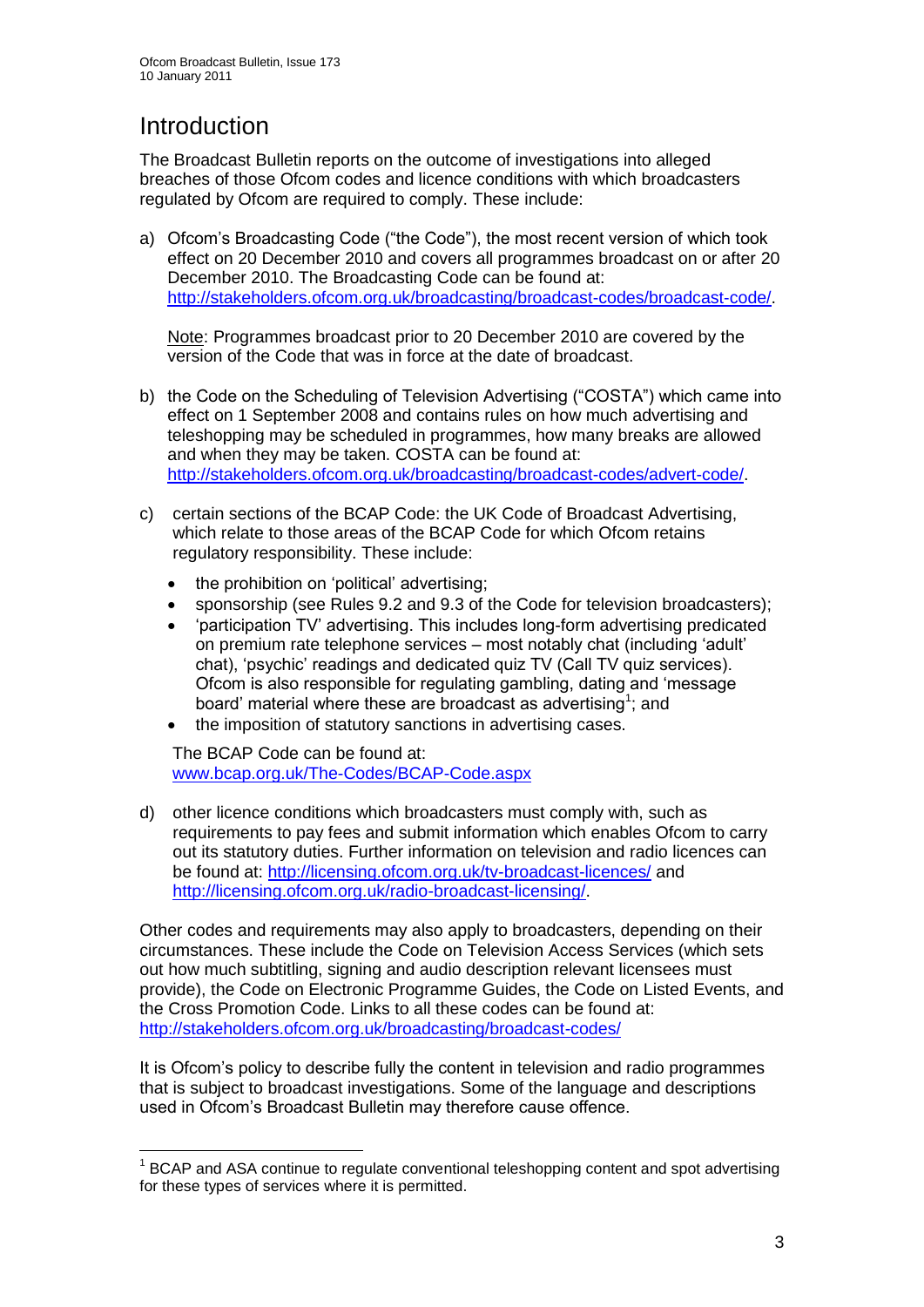# **Standards cases**

## **In Breach**

## **Howard Taylor at Breakfast**

*Total Star – Wiltshire, 4 October 2010, 06:00*

#### **Introduction**

Total Star – Wiltshire ("Total Star") is a network of three radio services covering Bath, Swindon and Warminster.

During *Howard Taylor at Breakfast*, the presenter trailed a competition sponsored by a local car dealership, Fish Brothers Renault.

When the presenter trailed the competition, he said:

*"Total Star, Howard Taylor at Breakfast. Now, at Fish Brothers Renault they have gone back to the nineties with low, low prices on the Laguna, Twingo and Megane. And the fantastic Clio is on sale at the same price it was in the early 1990s as well. Check that out. You can find out more at our website, Total Star dot co dot UK. We're giving you the chance to win some totally cool Renault Sport merchandise, after nine thirty this morning. As we go back to the nineties, I'm going to play you two nineties songs, with a little bit of information about the particular year, and if you can identify the year – simple as that – then the chances are, you could be walking away with the merchandise. You just have to text me, it's as simple as that…"*

When the presenter introduced the broadcast competition, later in the programme, he said:

*"Now, all this week, we're giving you the chance to win, with Fish Brothers Renault, some pretty cool Renault Sport merchandise. They've gone back to the nineties and there are low, low prices on the Laguna, Twingo and Megane. And the fantastic Clio is on sale at the same price as it was in the early 1990s. That is great value. Car for today, at yesterday's price – See what they've done there? Although to be fair, there are limited stocks and once they've gone – It's all going down at Fish Brothers Renault, Paddington Drive, in Swindon, and, this morning we are giving you a chance to win the merchandise. All you've got to do, is identify from the next two songs, and a little bit of information that I throw in between, the year in which these songs were hits, alright? It's a nineties year. There's two of 'em, both from one year. What is it?"*

A listener was concerned about the presenter"s endorsement of the competition"s sponsor, Fish Brothers Renault.

Ofcom asked Total Star for its comments concerning both the competition feature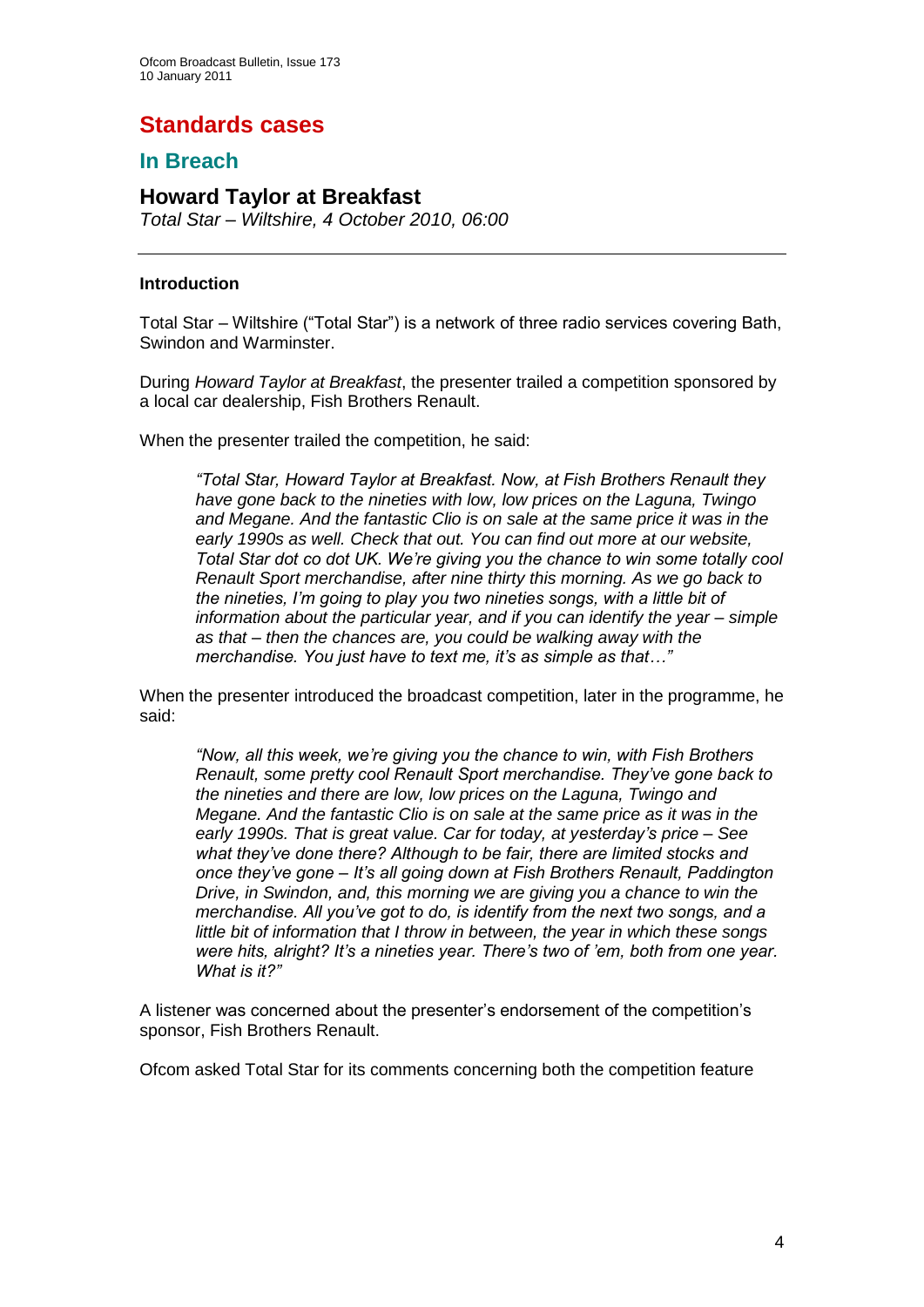and its trail, with regard to the following Code Rules<sup>1</sup>:

- Rule 9.4: "A sponsor must not influence the content and/or scheduling of a ... programme in such a way as to impair the responsibility and editorial independence of the broadcaster"; and
- Rule 9.5: "There must be no promotional reference to the sponsor, its name … services, or products…"

Noting that Rule 9.11 of the Code states that "programme trails are treated as programmes and the same sponsorship rules apply", we also asked the broadcaster for additional comments, concerning only the trail only, with regard to the following Code Rules:

- Rule 9.6: "Sponsorship must be clearly identified as such by reference to the name … of the sponsor. For programmes, credits must be broadcast at the beginning and/or end of the programme"<sup>2</sup>; and
- Rule 9.7: "The relationship between the sponsor and the sponsored ... programme must be transparent".

#### **Response**

Total Star apologised, admitting that "on this occasion we did get it wrong" and the presenter was "a little overenthusiastic with his comments…" It said that these comments had not been made in return for payment or other valuable consideration, adding that the presenter's intentions had been "in good faith."

The broadcaster said that, to ensure no recurrence, it had "instigated a targeted training programme for [its] presenters to refresh their understanding of Ofcom"s expectations and rules."

#### **Decision**

1

Companies may donate products to broadcasters, which may decide to use them as competition prizes. Such competitions may be sponsored by any legitimate sponsor, including the donor of the prize.

In this instance, Ofcom noted that:

 Total Star said it had not received payment or other valuable consideration for the presenter"s comments about the broadcast competition sponsor"s special offers on various Renault cars (e.g. "…*low, low prices on the Laguna, Twingo* 

 $1$  This case was considered by Ofcom under the September 2010 Code (which was in force at the time of this broadcast). Broadcasters should note that, as of 20 December 2010, a new version of the Code is now in force, and in particular, a new Section Ten: Commercial communications in radio programming. Full information is available at: <http://stakeholders.ofcom.org.uk/consultations/bcrradio2010/statement/>

 $2$  The 'How to Use the Code' section to the Code, which can be found at: [http://stakeholders.ofcom.org.uk/broadcasting/broadcast-codes/broadcast-code/how-to/,](http://stakeholders.ofcom.org.uk/broadcasting/broadcast-codes/broadcast-code/how-to/) states that, for radio, the word 'programmes' is taken to mean both programmes and programming.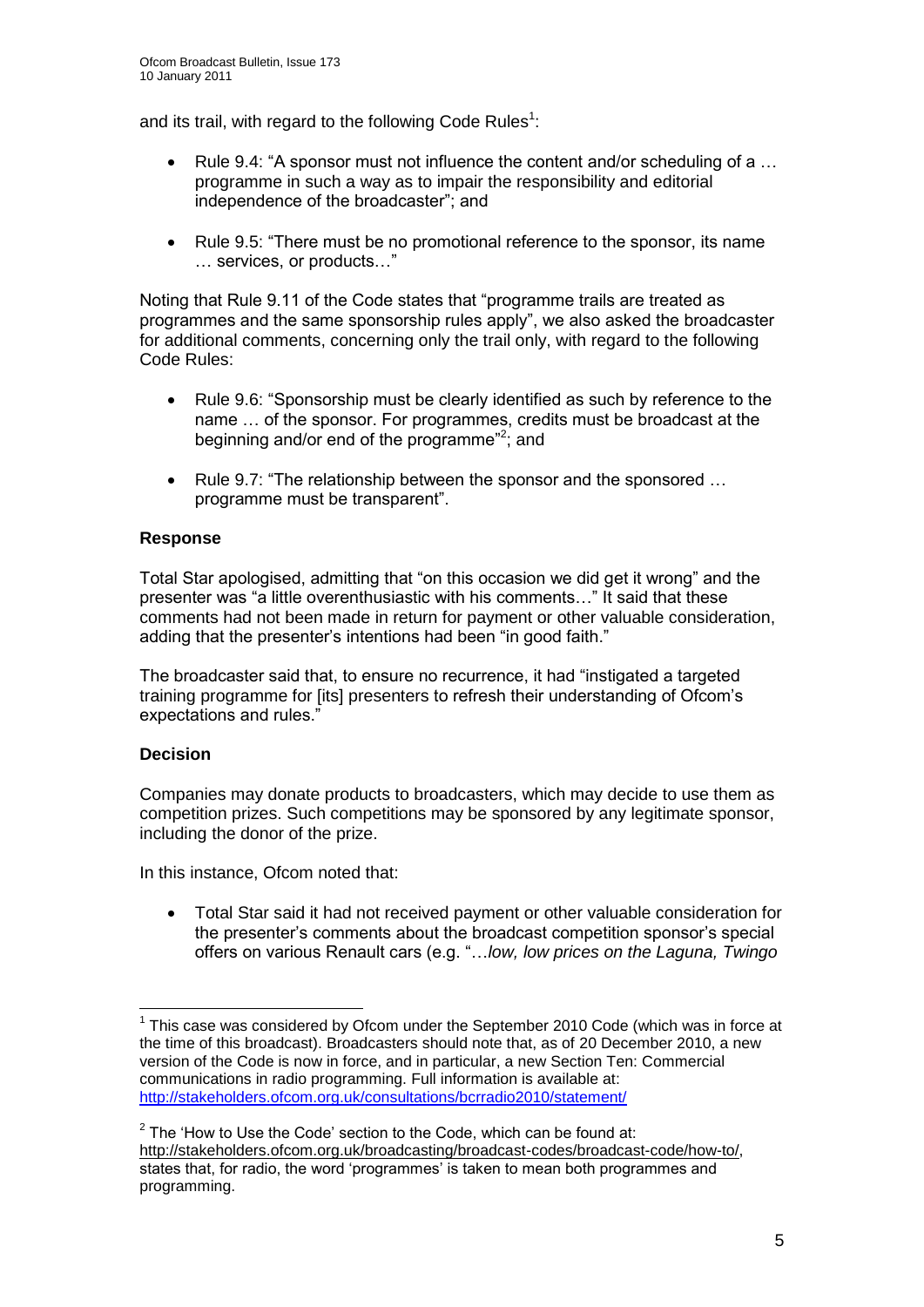*and Megane. And the fantastic Clio is on sale at the same price it was in the early 1990s as well"*); and

 Fish Brothers Renault had donated a selection of Renault Sport merchandise to Total Star, which had run a competition for listeners to win it.

On the basis of this information, it did not appear to Ofcom that the promotional references to Fish Brothers Renault, including apparent endorsement of its special offers (e.g. "check that out" and "That is great value"), were evidence that the sponsor had impaired the responsibility and editorial independence of the broadcaster, as prohibited under Rule 9.4 of the Code. Therefore the content was not in breach of this rule.

However, Rule 9.5 of the Code prohibits any "promotional reference to the sponsor, its name … services, or products…" in the relevant sponsored programming. In this instance, the presenter promoted Fish Brothers Renault"s special offers (i.e. the sponsor and its products) in both the sponsored competition feature and its trail, which were both therefore in breach of Rule 9.5.

Further, even though the presenter promoted Fish Brothers Renault and its products in the trail, and described the competition prize it had donated (i.e. *"some totally cool Renault Sport merchandise"*), no reference was made to the fact that the competition feature was also sponsored by the company. Listeners were not told that a sponsorship arrangement was in place between Total Star and Fish Brothers Renault, until later in the programme, when the presenter aired a sponsor credit (*"all this week, we're giving you the chance to win, with Fish Brothers Renault…"*), just before he conducted the competition feature itself.

Therefore no sponsor credit was broadcast at the beginning or end of the trail, in breach of Rule 9.6 of the Code. Further, throughout the trail, listeners were unaware of the sponsorship arrangement between Total Star and Fish Brothers Renault. The relationship between the sponsor and the sponsored content was not therefore transparent, in breach of Rule 9.7 of the Code. Where a commercial relationship exists between a licensee and a third party, it is important for the audience to be aware of that relationship.

We welcome the action taken by the broadcaster in this instance to avoid recurrence. However, Ofcom notes that content broadcast by Total Star was recently found in breach of the Code as it involved the promotion of products and services in programming<sup>3</sup>. Ofcom is therefore concerned that products were promoted in programming on this second occasion. While the regulation of commercial communications in radio programming was revised significantly on 20 December 2010<sup>4</sup>, Ofcom expects Total Star to ensure that compliance issues do not arise under the new Section Ten (Radio) of the Code.

#### **Breach of Rules 9.5, 9.6 and 9.7**

<sup>4</sup> Full details can be found at:

1

<http://stakeholders.ofcom.org.uk/consultations/bcrradio2010/statement/>

<sup>3</sup> See 'Andy Henly at Drive', in Ofcom Broadcast Bulletin, Issue 170, published on 22 November 2010, at: [http://stakeholders.ofcom.org.uk/binaries/enforcement/broadcast](http://stakeholders.ofcom.org.uk/binaries/enforcement/broadcast-bulletins/obb170/issue170.pdf)[bulletins/obb170/issue170.pdf](http://stakeholders.ofcom.org.uk/binaries/enforcement/broadcast-bulletins/obb170/issue170.pdf)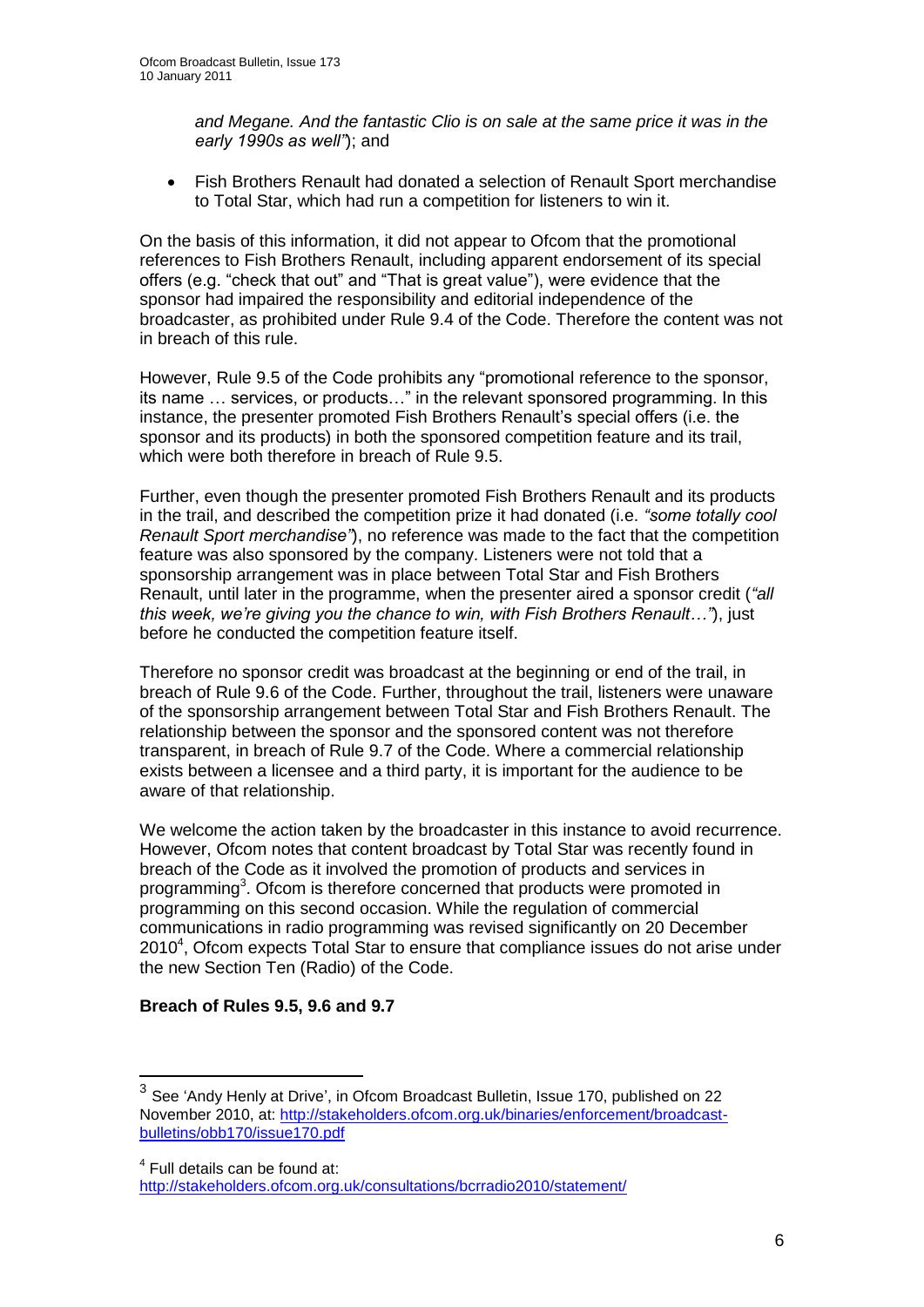# **In Breach**

## **Quizroads**

*Banbury Sound, 11 to 15 October 2010, 07:15 (and repeated at 08:45)*

#### **Introduction**

Banbury Sound is a commercial radio station providing a music and information service for Banbury and the surrounding area (in Oxfordshire).

*Quizroads* is a listener competition feature that has run throughout the year and is broadcast each weekday during Banbury Sound"s breakfast show.

Each contestant takes part for one week, in five daily rounds, accumulating their score in each round by answering correctly as many questions as possible in 60 seconds. At the end of the competition, the highest scorer wins a prize pack worth £1,000, with any tie resulting in a "playoff". Listeners register for possible entry into the competition by calling the station"s local phone number. Each week, an entrant is selected at random from registrations received to date.

Quidem, which had recently acquired Banbury Sound, on 1 October 2010, contacted Ofcom to say that, "following an allegation by other staff members, the presenter … admitted that he falsified the *Quizroads* contest for the week … by substituting a genuine listener with his 17 year old son playing the contest under an alias."

Ofcom therefore asked Quidem for its comments on the matter with regard to Rule 2.13, which requires that "broadcast competitions … must be conducted fairly."

#### **Response**

Quidem said that the presenter had "admitted that he constructed and broadcast a fraudulent entry to the Quizroads contest". However, he had considered his action editorially justified, on the basis that he had been unable to make contact with the genuine entrant for that week"s part of the competition. The broadcaster added that it had since dismissed the presenter.

Quidem said that, on discovering what had occurred, it halted the competition, telling listeners that it would return soon. Subsequently, it had found no evidence that any contestant had been disadvantaged as a result of the presenter"s actions. The broadcaster noted that, currently, five listeners, which did not include the presenter"s son (i.e. the false entrant), were jointly in first place.

To avoid recurrence, the broadcaster said that all Banbury Sound staff had been issued with "the Quidem guidelines on the fair conduct of on-air contests" and reminded of their obligations concerning compliance with the Code.

#### **Decision**

Broadcasters must at all times ensure that the audience is not misled as to the fair conduct of a broadcast competition. It is never acceptable for a presenter to consider that faking a competition entrant is the best and most appropriate way to conduct a competition.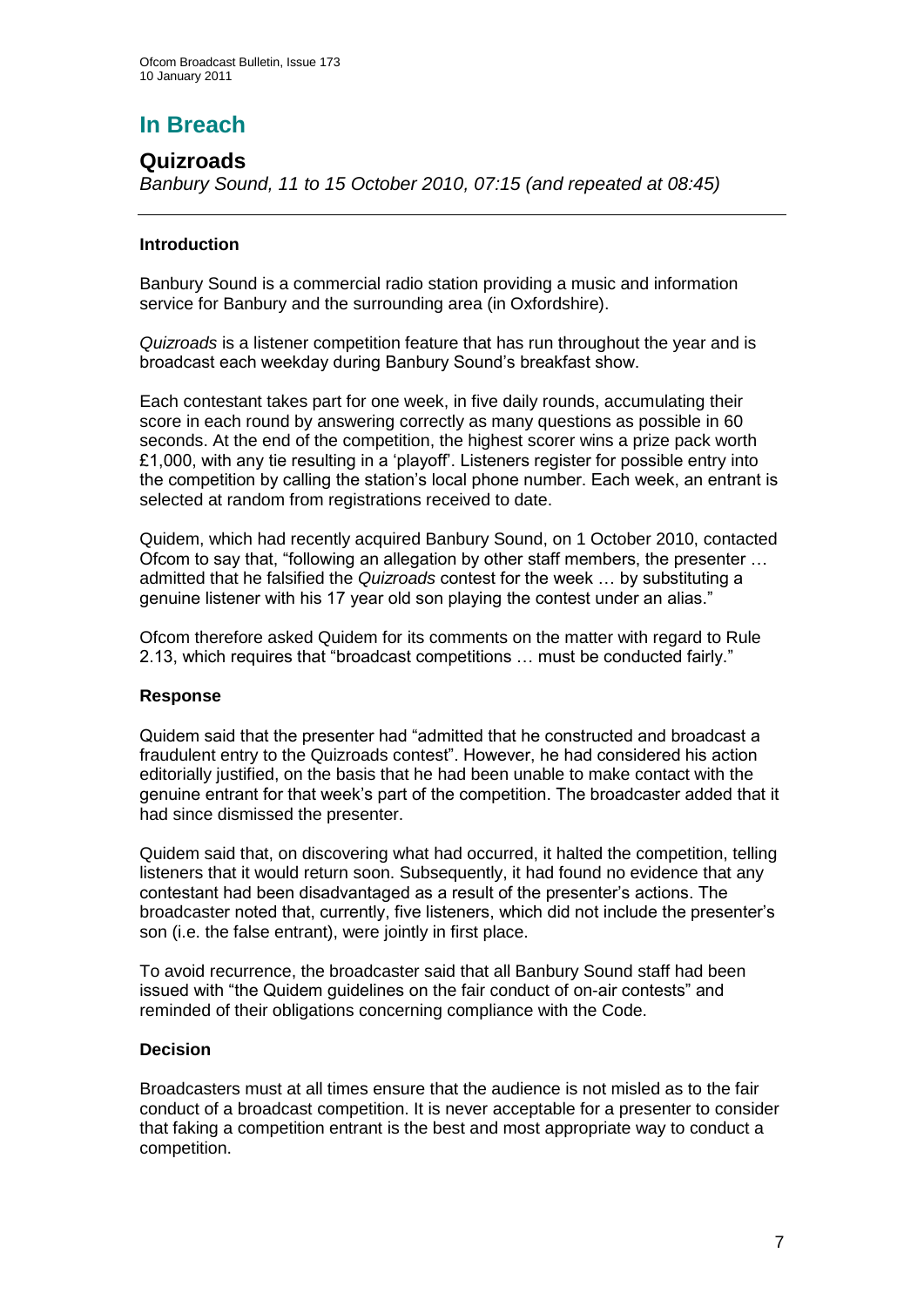Broadcasters must therefore ensure that all staff responsible for conducting competitions are fully aware of the contingencies that may be acceptable to adopt, such as postponing a round of a competition, and those that should never be adopted, such as faking an entrant, In recent years, Ofcom has recorded numerous breaches of its rules relating to broadcast competitions. Ofcom has made it clear repeatedly that it expects all broadcasters to exercise particular caution in relation to the conduct of such competitions.

Ofcom noted that, on this occasion, the fake entrant had not answered sufficient questions correctly to join or beat the five entrants who were currently in first place. Therefore no consumer harm was caused. Further, the broadcaster took swift action to avoid recurrence. Nevertheless, by conducting the competition for a week with a fake contestant who was not a genuine entrant, the competition was conducted unfairly, and was therefore in breach of Rule 2.13.

Breaching the audience's trust in this way is unacceptable, regardless of the circumstances in which it has occurred.

#### **Breach of Rule 2.13**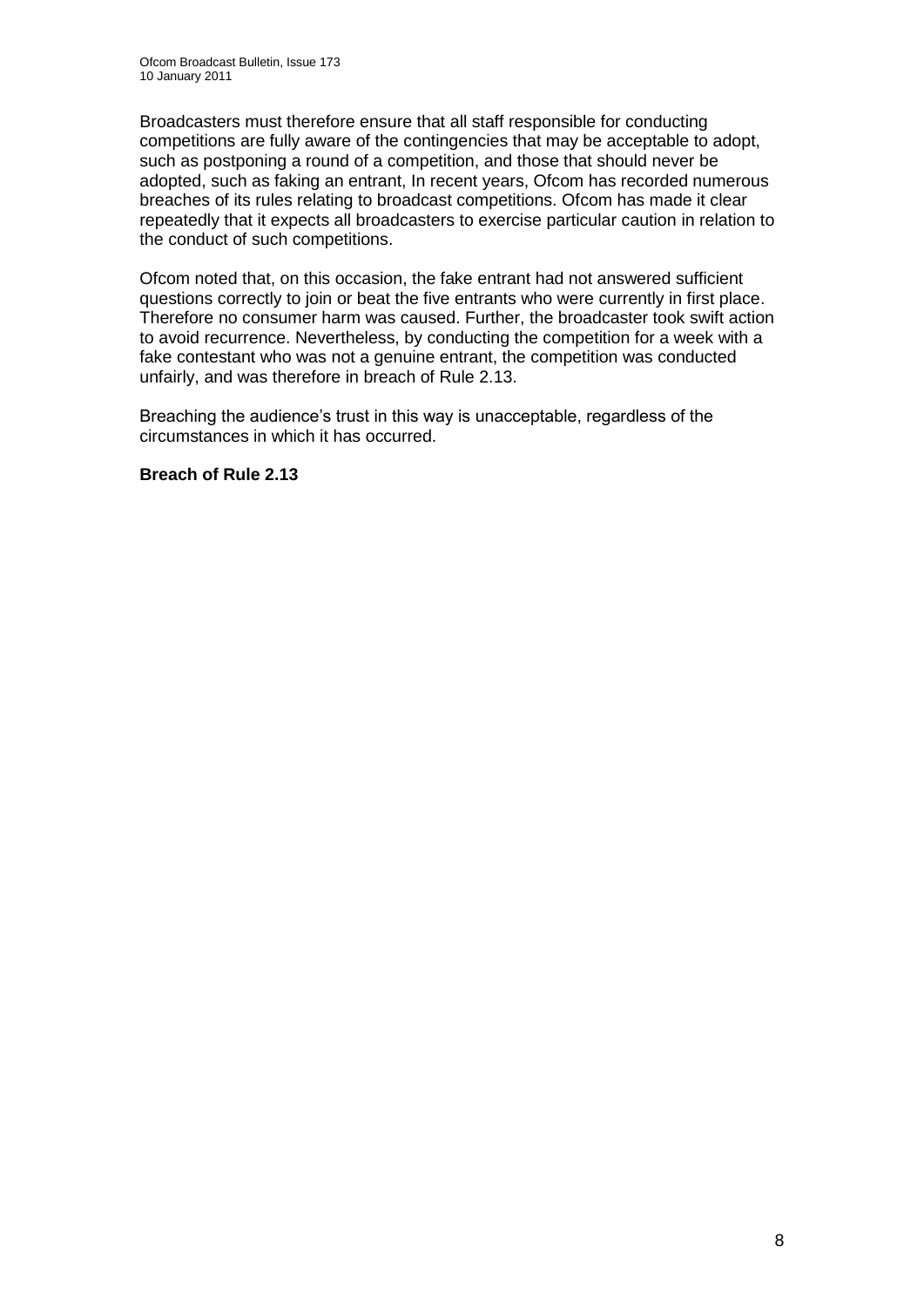## **Advertising Scheduling Cases**

## **In Breach**

## **Advertising minutage**

*Zing, 3 to 14 September 2010, various times*

#### **Introduction**

Rule 4 of the Code on the Scheduling of Television Advertising ("COSTA") states that: "time devoted to television advertising and teleshopping spots on any channel in any one hour must not exceed 12 minutes". This rule implements the requirements of the EU Audiovisual Media Services (AVMS) Directive.

As part of Ofcom's routine monitoring of broadcasters' compliance with COSTA. Ofcom observed that between 3 and 14 September 2010, there were ten separate incidents where Zing appeared to have transmitted more advertising than the permitted allowance of 12 minutes in a single clock hour.

Ofcom noted that these advertising overruns ranged from 54 seconds more than the permitted 12 minutes in a single clock hour, to five minutes and 46 seconds over the permitted minutage.

Ofcom wrote to Zee TV, the licence holder for Zing, to request its comments under Rule 4 of COSTA.

#### **Response**

Zee TV informed Ofcom that the infringements had occurred as a result of confusion during the integration of a new bookings system with existing technology. Zee stated that advertisements had been labelled incorrectly and, as a result, had been inserted manually into the transmission schedule in error after the finalised transmission schedule had been issued. Zee TV said that this had resulted in a series of advertising overruns.

Zee TV assured Ofcom that its scheduling team now knew how to label last minute advertising spots correctly to prevent advertisements being transmitted incorrectly, and its transmission operations team has been retrained to ensure they could prevent advertising overruns in the future.

#### **Decision**

On ten occasions, Zing broadcast more advertising than permitted by COSTA. Some of these instances represented significant overruns, for example, over five minutes more than the permitted minutage. The overruns were in breach of Rule 4 of COSTA.

Ofcom is particularly concerned about the significant length of advertising overruns in these cases, and the high number of occasions on which these overruns occurred.

In light of the assurances now given by Zee TV about improvements it says it has made to its processes, we will continue to monitor Zing closely and may consider further regulatory action if this problem recurs.

**Breaches of Rule 4 of COSTA: 3, 5, 7, 9, 12 and 14 September 2010.**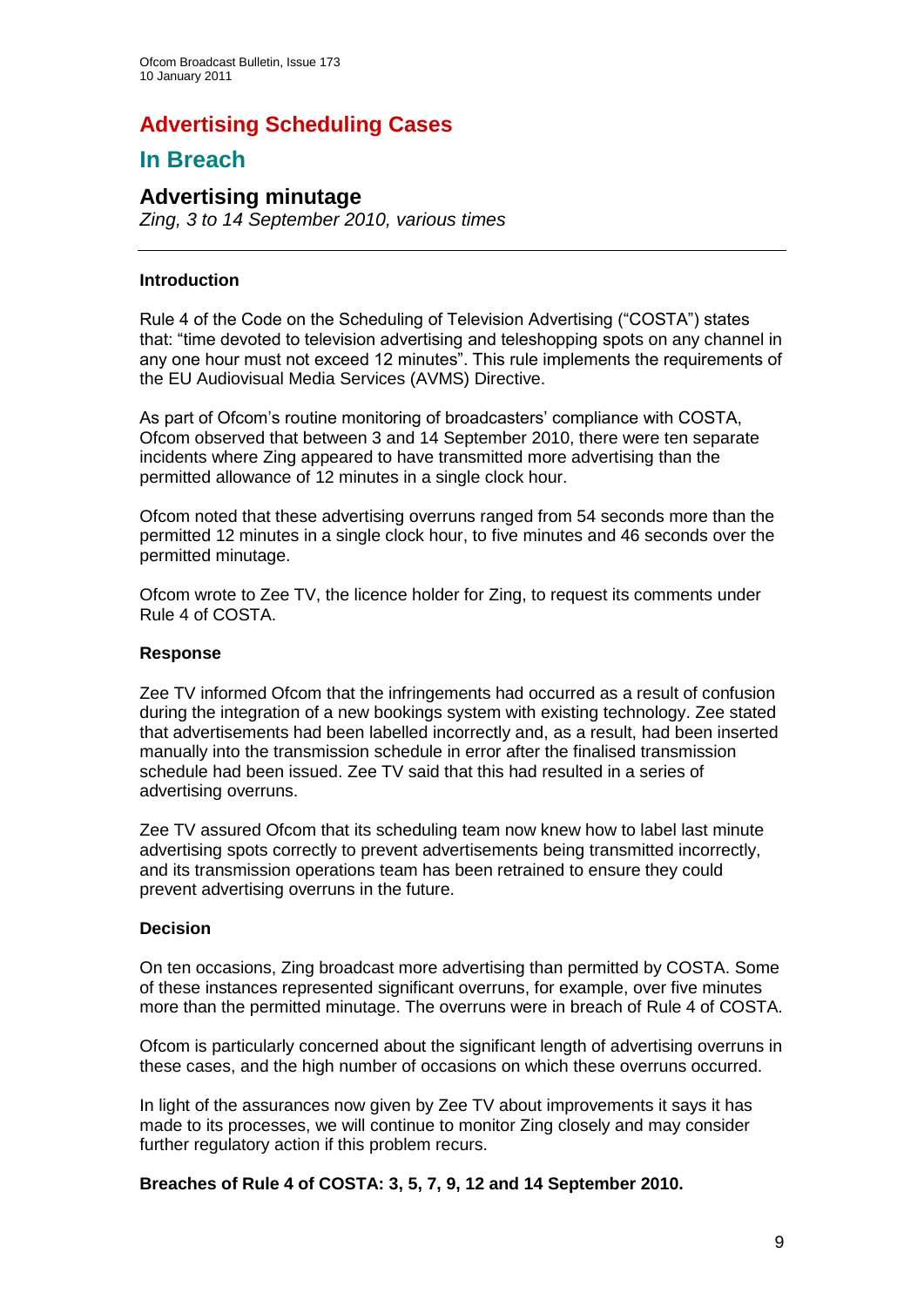# **In Breach**

## **Breach findings table**

*Code on the Scheduling of Television Advertising compliance reports*

Rule 4b of the Code on the Scheduling of Television Advertising ("COSTA") states: [On non-PSB channels] "time devoted to television advertising and teleshopping spots must not exceed an average of 12 minutes of television advertising and teleshopping spots for every hour of transmission across the broadcasting day, of which no more than 9 minutes may be television advertising."

Rule 14 of COSTA states: "Breaks during programmes on public service channels may not exceed 3 minutes 50 seconds, of which advertisements may not exceed 3 minutes 30 seconds."

| <b>Licensed</b><br>service(s) | <b>Transmission date</b><br>and time | Code and<br>rule /<br>licence<br>condition | <b>Summary finding</b>                                                                                                      |
|-------------------------------|--------------------------------------|--------------------------------------------|-----------------------------------------------------------------------------------------------------------------------------|
| The Africa<br>Channel         | 4 September 2010,<br>08:00           | <b>COSTA</b><br>Rule 4b                    | The Africa Channel transmitted<br>43 seconds more advertising<br>than permitted in a single hour.<br><b>Finding: Breach</b> |
| <b>ESPN</b>                   | 19 September 2010,<br>29:00          | <b>COSTA</b><br>Rule 4b                    | <b>ESPN</b> transmitted 51 seconds<br>more advertising than<br>permitted in a single hour.<br><b>Finding: Breach</b>        |
| <b>UTV</b>                    | 6 October 2010,<br>19:00             | <b>COSTA</b><br>Rule 14                    | UTV transmitted 10 seconds<br>more advertising in a centre<br>break than permitted.<br><b>Finding: Breach</b>               |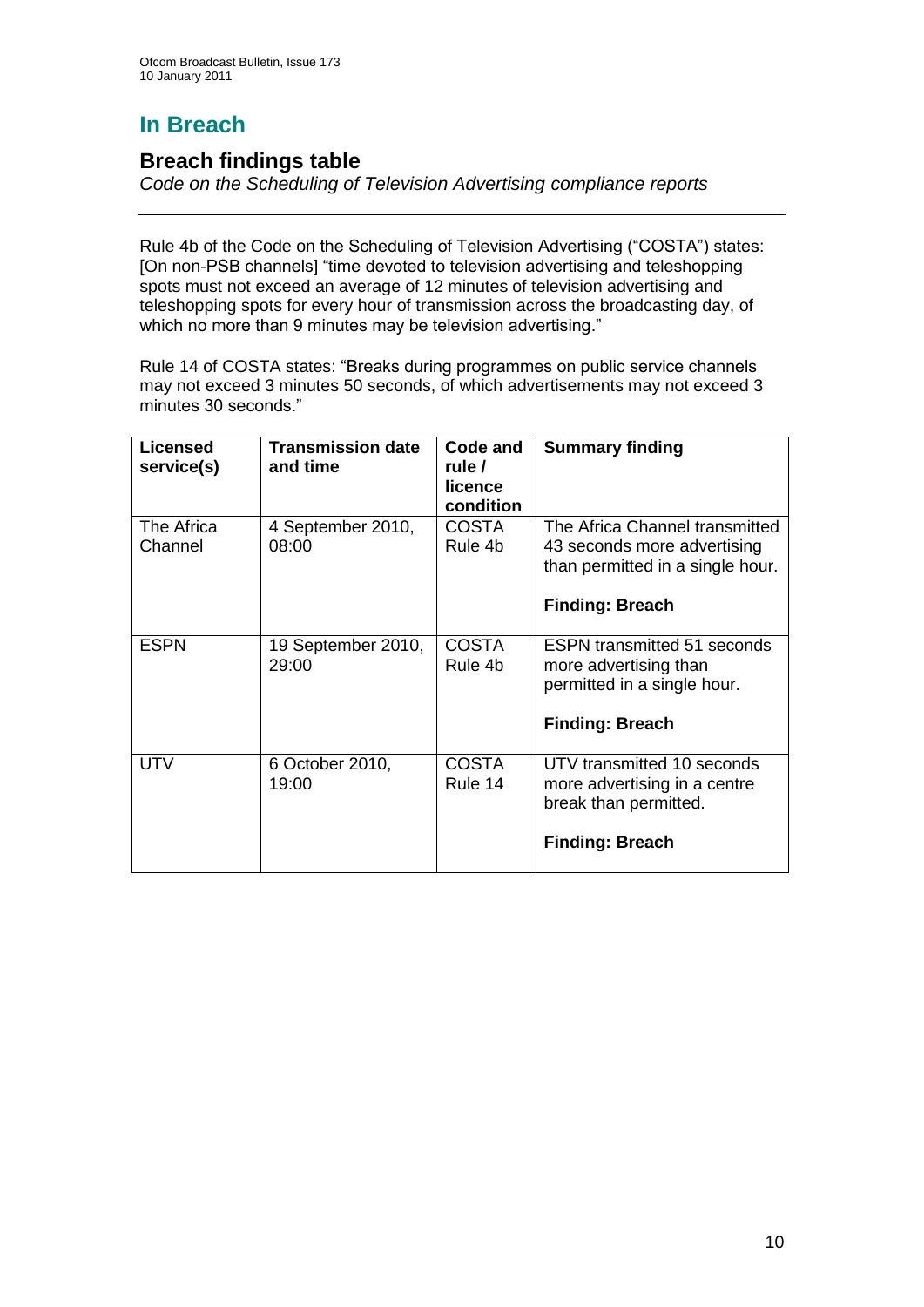# **Resolved**

## **Resolved findings table**

*Code on the Scheduling of Television Advertising compliance reports*

Rule 4b of the Code on the Scheduling of Television Advertising ("COSTA") states: [On non-PSB channels] "time devoted to television advertising and teleshopping spots must not exceed an average of 12 minutes of television advertising and teleshopping spots for every hour of transmission across the broadcasting day, of which no more than 9 minutes may be television advertising."

| <b>Licensed</b><br>service(s) | <b>Transmission</b><br>date and time | Code and<br>rule /<br>licence<br>condition | <b>Summary finding</b>                                                                                                                                                                                                                                                   |
|-------------------------------|--------------------------------------|--------------------------------------------|--------------------------------------------------------------------------------------------------------------------------------------------------------------------------------------------------------------------------------------------------------------------------|
| Sky 2                         | 13 September<br>2010,<br>23:00       | <b>COSTA</b><br>Rule 4b                    | Sky 2 transmitted 16 seconds<br>more advertising than permitted<br>in a single hour.<br>Ofcom recognises that this is the<br>first issue of this type on Sky 2,<br>and notes steps the licensee says<br>it has taken to address the failure.<br><b>Finding: Resolved</b> |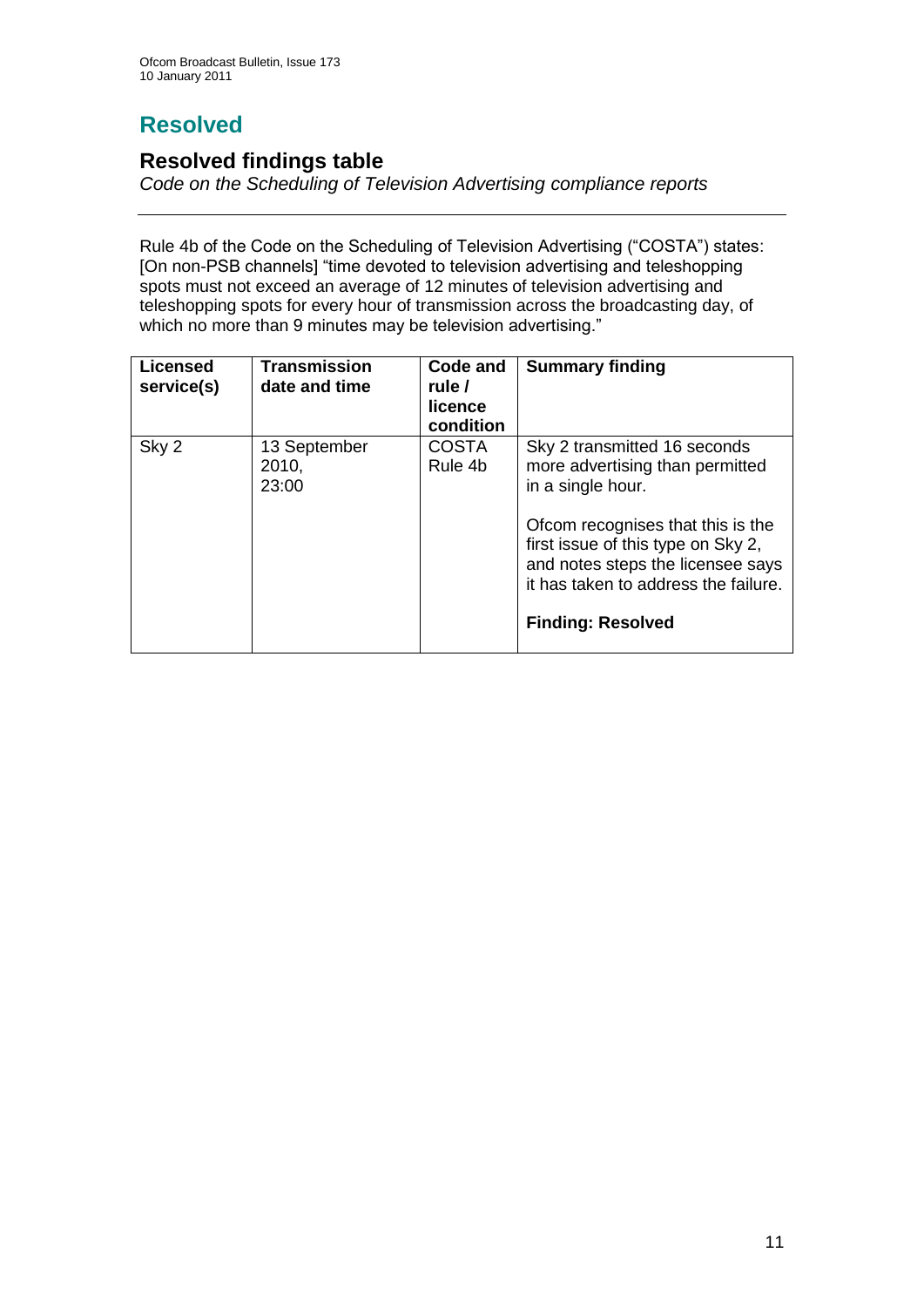# **Other Programmes Not in Breach**

## **Up to 13 December 2010**

| Programme                                            | <b>Transmission</b><br><b>Date</b> | <b>Broadcaster</b> | <b>Categories</b>                           | <b>Number of</b><br>complaints |
|------------------------------------------------------|------------------------------------|--------------------|---------------------------------------------|--------------------------------|
| 118 118's sponsorship of ITV<br>Movies               | 28/11/2010                         | ITV <sub>2</sub>   | Generally accepted<br>standards             |                                |
| 118 118's sponsorship of ITV<br><b>Movies</b>        | 05/12/2010                         | ITV3               | Generally accepted<br>standards             | 1                              |
| 12 Sexiest Vegas Jobs                                | 20/10/2010                         | E!                 | Sexual material                             | 1                              |
| 4thought.tv                                          | 02/12/2010                         | Channel 4          | Religious/Beliefs<br>discrimination/offence | 1                              |
| 4thought.tv                                          | 03/12/2010                         | Channel 4          | Religious/Beliefs<br>discrimination/offence | 1                              |
| A Room with a View                                   | 25/11/2010                         | Channel 4          | <b>Nudity</b>                               | 1                              |
| Accused                                              | 29/11/2010                         | BBC <sub>1</sub>   | Generally accepted<br>standards             | 1                              |
| Accused                                              | 15/11/2010                         | BBC <sub>1</sub>   | Offensive language                          | 1                              |
| Afternoon Live                                       | 09/12/2010                         | <b>Sky News</b>    | Generally accepted<br>standards             | 1                              |
| All New You've Been Framed!                          | 27/11/2010                         | ITV1               | Competitions                                | 1                              |
| All New You've Been Framed!                          | 04/12/2010                         | ITV1               | Generally accepted<br>standards             | 1                              |
| All New You've Been Framed!                          | 04/12/2010                         | ITV1               | Under 18s in<br>programmes                  | 1                              |
| All New You've Been Framed!                          | 20/11/2010                         | ITV1               | Generally accepted<br>standards             | 4                              |
| An Idiot Abroad                                      | 10/12/2010                         | Sky <sub>2</sub>   | Race<br>discrimination/offence              | 1                              |
| Any Human Heart                                      | 21/11/2010                         | Channel 4          | Drugs, smoking, solvents<br>or alcohol      | 1                              |
| Beeny's Restoration<br>Nightmare                     | 25/11/2010                         | Channel 4          | Offensive language                          | 1                              |
| <b>Beeny's Restoration</b><br>Nightmare              | 02/12/2010                         | Channel 4          | Offensive language                          | 1                              |
| Benylin's sponsorship of The<br>Alan Titchmarsh Show | 06/12/2010                         | ITV1               | <b>Disability</b><br>discrimination/offence | 1                              |
| Best of Oops TV                                      | 29/11/2010                         | Sky 1              | Animal welfare                              | 1                              |
| <b>Bones</b>                                         | 08/12/2010                         | Sky 1              | Generally accepted<br>standards             | 1                              |
| <b>Brainiac</b>                                      | 02/12/2010                         | Sky 3              | Generally accepted<br>standards             | 1                              |
| <b>Brainiac: Science Abuse</b>                       | 06/12/2010                         | Sky 3              | Sexual material                             | 1                              |
| <b>Britain Does the Funniest</b><br><b>Things</b>    | 04/12/2010                         | ITV1               | Harm                                        | 1                              |
| <b>Britain Does the Funniest</b><br><b>Things</b>    | 04/12/2010                         | ITV1               | Generally accepted<br>standards             | $\mathbf{1}$                   |
| BT Vision's sponsorship of<br>The Mentalist          | 26/11/2010                         | Five               | Generally accepted<br>standards             | 1                              |
| Capital Breakfast With Johnny<br>and Lisa            | 01/11/2010                         | Capital 95.8<br>FM | Sexual material                             | 1                              |
| Capital Breakfast With Johnny<br>and Lisa            | 25/11/2010                         | Capital 95.8<br>FM | Generally accepted<br>standards             | 1                              |
| Casualty                                             | 04/12/2010                         | BBC <sub>1</sub>   | Violence and dangerous<br>behaviour         | 1                              |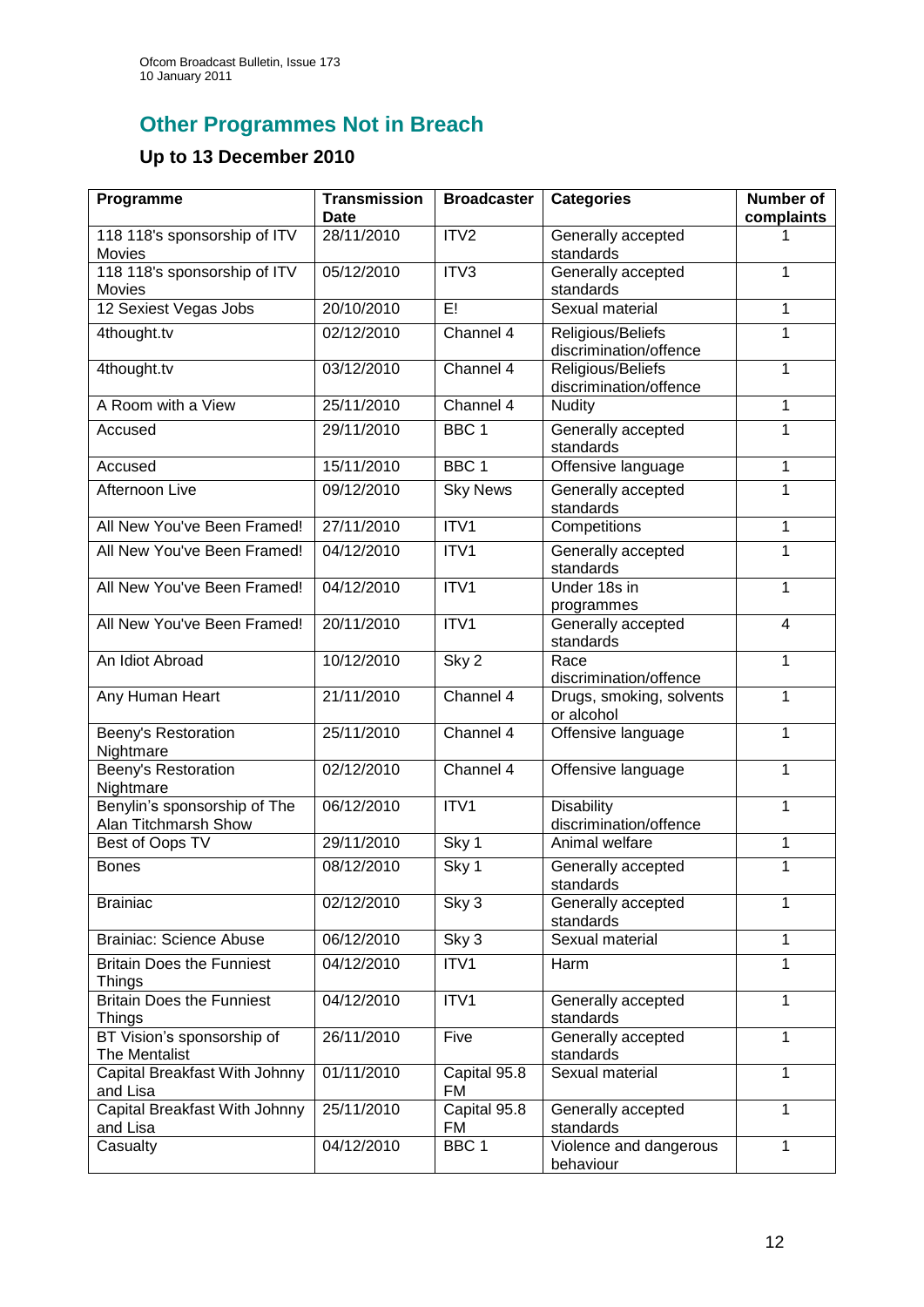| <b>CBBC</b>                                                 | 16/11/2010 | <b>CBBC</b>      | Sexual material                             | 1              |
|-------------------------------------------------------------|------------|------------------|---------------------------------------------|----------------|
| Celebrity Juice (trailer)                                   | various    | ITV <sub>2</sub> | Generally accepted<br>standards             | $\overline{7}$ |
| Come Dine with Me                                           | 25/11/2010 | Channel 4        | Transgender<br>discrimination/offence       | 1              |
| Come Dine with Me                                           | 27/11/2010 | Channel 4        | Race<br>discrimination/offence              | 1              |
| Come Dine with Me                                           | 04/12/2010 | Channel 4        | Race<br>discrimination/offence              | 1              |
| Come Dine with Me:<br><b>Coronation Street Special</b>      | 06/12/2010 | Channel 4        | Generally accepted<br>standards             | 1              |
| Coppers                                                     | 29/11/2010 | Channel 4        | Generally accepted<br>standards             | 1              |
| Coppers                                                     | 29/11/2010 | Channel 4        | Violence and dangerous<br>behaviour         | 1              |
| <b>Coronation Street</b>                                    | 09/12/2010 | ITV1             | <b>Disability</b><br>discrimination/offence | 1              |
| <b>Coronation Street</b>                                    | 08/12/2010 | ITV1             | Generally accepted<br>standards             | 1              |
| <b>Coronation Street</b>                                    | 15/11/2010 | ITV1             | Generally accepted<br>standards             | $\overline{2}$ |
| <b>Coronation Street</b>                                    | 26/11/2010 | ITV1             | Harm                                        | 1              |
| <b>Coronation Street</b>                                    | 29/11/2010 | ITV1             | Undue prominence                            | 1              |
| <b>Coronation Street</b>                                    | 29/11/2010 | ITV1             | Harm                                        | $\mathbf{1}$   |
| <b>Coronation Street</b>                                    | 03/12/2010 | ITV1             | Under 18s in<br>programmes                  | 1              |
| <b>Coronation Street</b>                                    | 06/12/2010 | ITV1             | Offensive language                          | 1              |
| <b>Coronation Street</b>                                    | 06/12/2010 | ITV1             | Sexual material                             | 1              |
| <b>Coronation Street</b>                                    | 06/12/2010 | ITV1             | Violence and dangerous<br>behaviour         | 3              |
| <b>Coronation Street</b>                                    | 07/12/2010 | ITV1             | Generally accepted<br>standards             | 1              |
| <b>Coronation Street</b>                                    | 08/12/2010 | ITV1             | Under 18s in<br>programmes                  | 1              |
| <b>Coronation Street</b>                                    | 09/12/2010 | ITV1             | Generally accepted<br>standards             | 1              |
| <b>Coronation Street</b>                                    | 06/12/2010 | ITV <sub>2</sub> | Generally accepted<br>standards             | 1              |
| Daybreak                                                    | 13/12/2010 | ITV1             | Race<br>discrimination/offence              | $\overline{1}$ |
| Det Kunne Dke For Dig (This<br>Could Happen to You) trailer | 03/11/2010 | TV3 Puls         | Violence and dangerous<br>behaviour         | $\mathbf{1}$   |
| Doctors                                                     | 08/12/2010 | BBC <sub>1</sub> | Sexual material                             | $\mathbf{1}$   |
| EastEnders                                                  | 07/12/2010 | BBC <sub>1</sub> | Offensive language                          | 1              |
| EastEnders                                                  | 07/12/2010 | BBC 1            | Violence and dangerous<br>behaviour         | $\mathbf{1}$   |
| EastEnders                                                  | 10/12/2010 | BBC <sub>1</sub> | Generally accepted<br>standards             | $\mathbf{1}$   |
| EastEnders                                                  | 09/12/2010 | BBC 1            | Generally accepted<br>standards             | 13             |
| <b>EDF Team Green Britain</b><br>Week ad                    | 17/06/2010 | ITV1             | Advertising content                         | 1              |
| Elite TV2                                                   | 28/09/2010 | Elite TV2        | Participation TV - Harm                     | $\mathbf{1}$   |
| Emmerdale                                                   | 29/11/2010 | ITV1             | Generally accepted<br>standards             | $\mathbf{1}$   |
| Emmerdale                                                   | 02/12/2010 | ITV1             | Drugs, smoking, solvents                    | $\mathbf{1}$   |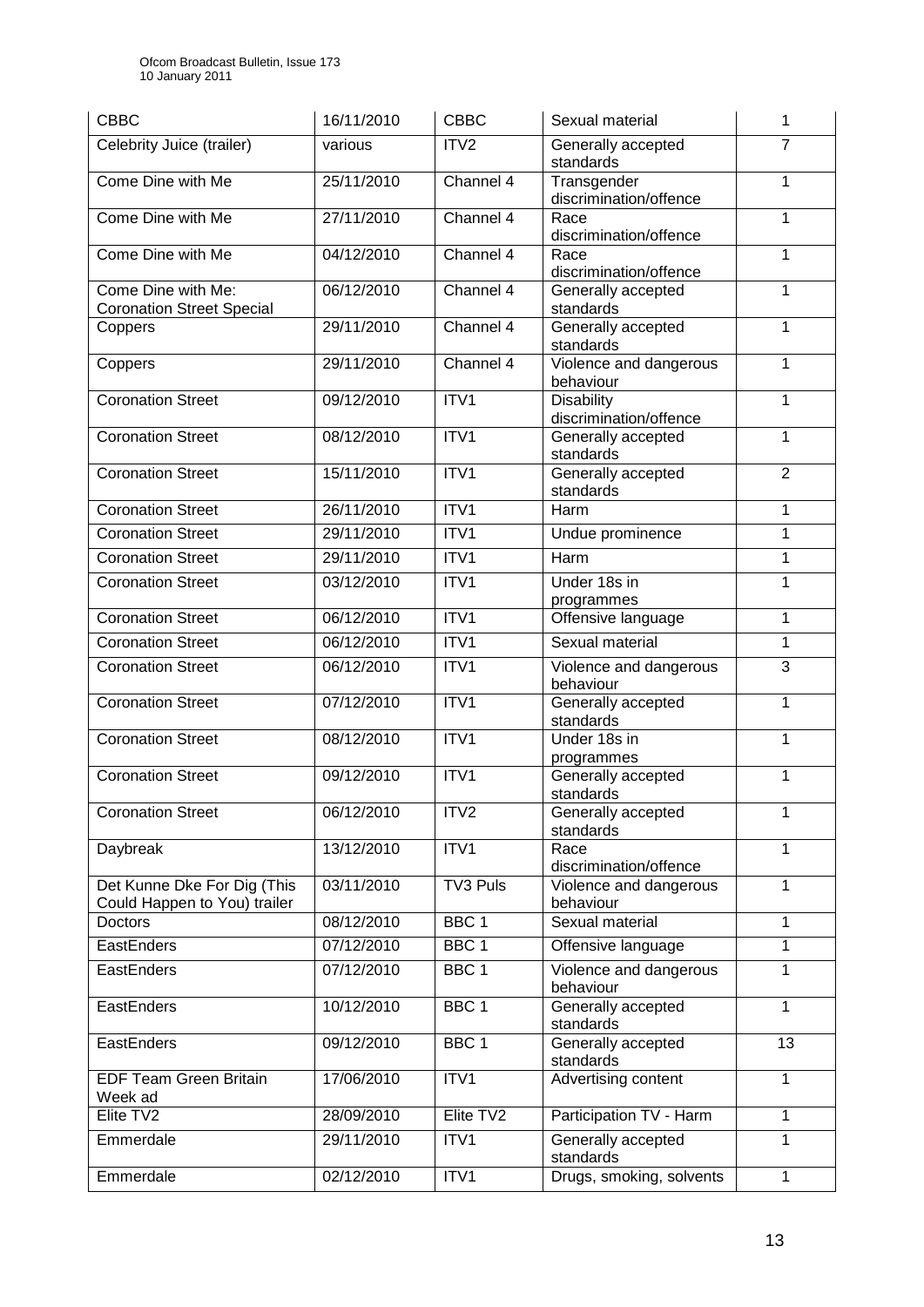|                                                     |            |                            | or alcohol                                   |                |
|-----------------------------------------------------|------------|----------------------------|----------------------------------------------|----------------|
| Extreme Fishing with Robson<br>Green                | 29/11/2010 | Five                       | Offensive language                           | 1              |
| <b>Family Guy</b>                                   | 06/12/2010 | BBC <sub>3</sub>           | Race<br>discrimination/offence               | 1              |
| Film 2010 with Claudia<br>Winkleman                 | 01/12/2010 | BBC <sub>1</sub>           | Religious/Beliefs<br>discrimination/offence  | 1              |
| Four in a Bed                                       | 29/11/2010 | Channel 4                  | Generally accepted<br>standards              | 1              |
| <b>Freaks of Nature</b>                             | 03/12/2010 | Channel 4                  | <b>Disability</b><br>discrimination/offence  | 1              |
| George & Suzie in the<br>Morning                    | 26/11/2010 | Clyde 1                    | Generally accepted<br>standards              | 1              |
| <b>Grand Designs</b>                                | 02/12/2010 | More4                      | Offensive language                           | 1              |
| Harry Hill's TV Burp                                | 27/11/2010 | ITV1                       | Religious/Beliefs<br>discrimination/offence  | $\overline{4}$ |
| Harveys' sponsorship of<br><b>Coronation Street</b> | various    | ITV1                       | Religious/Beliefs<br>discrimination/offence  | 1              |
| Have I Got News for You                             | 18/11/2010 | BBC <sub>1</sub>           | Generally accepted<br>standards              | 1              |
| Heart Breakfast with Jez &<br>Roo                   | 01/12/2010 | Heart<br>Wiltshire         | Generally accepted<br>standards              | 1              |
| <b>Howard Taylor at Breakfast</b>                   | 30/11/2010 | <b>Total Star</b><br>107.7 | Religious/Beliefs<br>discrimination/offence  | 1              |
| I'm a Celebrity, Get Me Out of<br>Here Now!         | 26/11/2010 | ITV <sub>2</sub>           | Offensive language                           | 1              |
| I'm a Celebrity, Get Me Out of<br>Here Now!         | 14/11/2010 | ITV2                       | Generally accepted<br>standards              | 5              |
| I'm a Celebrity, Get Me Out of<br>Here Now!         | 30/11/2010 | ITV2                       | Generally accepted<br>standards              | $\overline{2}$ |
| I'm a Celebrity, Get Me Out of<br>Here!             | n/a        | ITV1                       | Animal welfare                               | $\overline{2}$ |
| I'm a Celebrity, Get Me Out of<br>Here!             | 01/12/2010 | ITV1                       | <b>COSTA</b>                                 | 1              |
| I'm a Celebrity, Get Me Out of<br>Here!             | 28/11/2010 | ITV1                       | Animal welfare                               | 1              |
| I'm a Celebrity, Get Me Out of<br>Here!             | 01/12/2010 | ITV1                       | Generally accepted<br>standards              | 1              |
| I'm a Celebrity, Get Me Out of<br>Here!             | 04/12/2010 | ITV1                       | Generally accepted<br>standards              | $\overline{2}$ |
| I'm a Celebrity, Get Me Out of<br>Here!             | 30/11/2010 | ITV1                       | <b>COSTA</b>                                 | $\overline{2}$ |
| I'm A Celebrity, Get Me Out of<br>Here! (Trailer)   | n/a        | ITV1                       | Generally accepted<br>standards              | $\mathbf{1}$   |
| Inside Out                                          | 06/12/2010 | BBC <sub>1</sub>           | Generally accepted<br>standards              | $\mathbf{1}$   |
| <b>ITV News</b>                                     | 03/12/2010 | ITV1                       | Generally accepted<br>standards              | 1              |
| <b>ITV News</b>                                     | 25/11/2010 | ITV1                       | Gender<br>discrimination/offence             | $\mathbf{1}$   |
| <b>ITV News</b>                                     | 02/12/2010 | ITV1                       | Generally accepted<br>standards              | 1              |
| <b>ITV News</b>                                     | 08/12/2010 | ITV1                       | Offensive language                           | 5              |
| James Whale                                         | 16/11/2010 | LBC 97.3                   | Due accuracy                                 | 1              |
| Jeremy Vine                                         | 22/11/2010 | <b>BBC Radio 2</b>         | Sexual orientation<br>discrimination/offence | $\overline{2}$ |
| Jeremy Vine Show                                    | 11/11/2010 | <b>BBC Radio 2</b>         | Race<br>discrimination/offence               | 1              |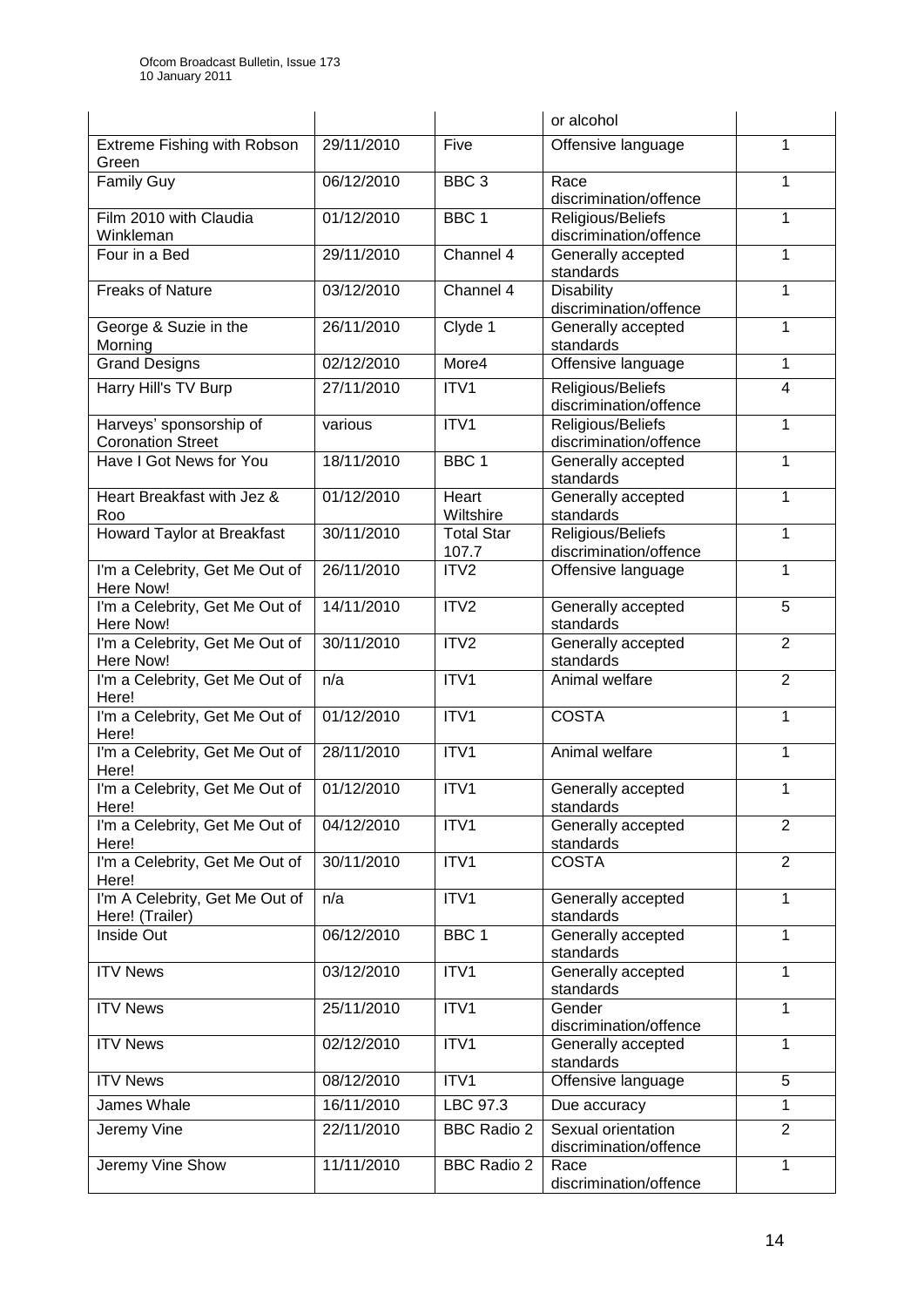| Jez Welham                                    | 23/11/2010 | Kiss FM                    | Competitions                           | 1              |
|-----------------------------------------------|------------|----------------------------|----------------------------------------|----------------|
| Kids with Guns: Stacey<br>Dooley Investigates | 07/10/2010 | <b>BBC Three</b>           | Under 18s in<br>programmes             | 1              |
| Liz Green                                     | 22/11/2010 | <b>BBC Radio</b><br>Leeds  | Race<br>discrimination/offence         | 1              |
| Loose Women                                   | 08/11/2010 | ITV1                       | Due accuracy                           | 1              |
| Loose Women                                   | 11/11/2010 | ITV1                       | Due impartiality/bias                  | $\overline{1}$ |
| Loose Women                                   | 11/11/2010 | ITV1                       | Race<br>discrimination/offence         | 1              |
| Loose Women                                   | 25/11/2010 | ITV1                       | Transgender<br>discrimination/offence  | 1              |
| Loose Women                                   | 09/12/2010 | ITV1                       | Generally accepted<br>standards        | 1              |
| <b>Midsomer Murders</b>                       | 05/12/2010 | ITV1                       | Offensive language                     | 1              |
| My Shocking Story: Octoboy<br>(trailer)       | 24/11/2010 | <b>Discovery</b>           | Generally accepted<br>standards        | 1              |
| <b>News</b>                                   | 02/11/2010 | <b>Key 103</b>             | Generally accepted<br>standards        | 1              |
| Nick Ferrari                                  | 29/11/2010 | LBC 97.3                   | Gender<br>discrimination/offence       | 1              |
| Oops TV                                       | 18/11/2010 | Sky 1                      | Animal welfare                         | 1              |
| Panorama                                      | 29/11/2010 | BBC <sub>1</sub>           | Offensive language                     | $\overline{2}$ |
| Planet X                                      | 14/11/2010 | Kix!                       | Offensive language                     | 1              |
| Reggie Perrin                                 | 14/10/2010 | BBC <sub>1</sub>           | Violence and dangerous<br>behaviour    | 1              |
| Regional News and Weather                     | 08/12/2010 | BBC <sub>1</sub>           | Generally accepted<br>standards        | 1              |
| <b>Richard Bacon</b>                          | 25/11/2010 | <b>BBC Radio 5</b><br>Live | Offensive language                     | $\mathbf{1}$   |
| <b>Ricky Gervais: Politics</b>                | 26/11/2010 | Channel 4                  | Generally accepted<br>standards        | 1              |
| Robert's Web                                  | 26/11/2010 | Channel 4                  | Animal welfare                         | 1              |
| Robert's Web                                  | 26/11/2010 | Channel 4                  | Generally accepted<br>standards        | 1              |
| <b>Russell Howard's Good News</b>             | 09/12/2010 | BBC <sub>3</sub>           | Race<br>discrimination/offence         | 1              |
| <b>Sky News</b>                               | 22/10/2010 | <b>Sky News</b>            | Generally accepted<br>standards        | 1              |
| Soccer AM                                     | 12/12/2010 | Sky 1                      | Offensive language                     | 1              |
| <b>Strictly Come Dancing</b>                  | 04/12/2010 | BBC 1                      | Generally accepted<br>standards        | $\overline{2}$ |
| <b>Strictly Come Dancing</b>                  | 27/11/2010 | BBC 1                      | Materially misleading                  | $\mathbf{1}$   |
| <b>Strictly Come Dancing</b>                  | 04/12/2010 | BBC 1                      | <b>Nudity</b>                          | 1              |
| Sugar Rush                                    | 21/11/2010 | 4Music                     | Generally accepted<br>standards        | $\mathbf{1}$   |
| T4 Christmas                                  | 12/12/2010 | Channel 4                  | Generally accepted<br>standards        | $\mathbf{1}$   |
| Take Me Out                                   | 11/12/2010 | ITV1                       | Gender<br>discrimination/offence       | $\overline{2}$ |
| The Alan Titchmarsh Show                      | 29/11/2010 | ITV1                       | Drugs, smoking, solvents<br>or alcohol | $\mathbf{1}$   |
| The Alan Titchmarsh Show                      | 29/11/2010 | ITV1                       | Generally accepted<br>standards        | 1              |
| The Alan Titchmarsh Show                      | 08/12/2010 | ITV1                       | Harm                                   | 1              |
| The Alan Titchmarsh Show                      | 29/11/2010 | ITV1                       | Sexual material                        | 3              |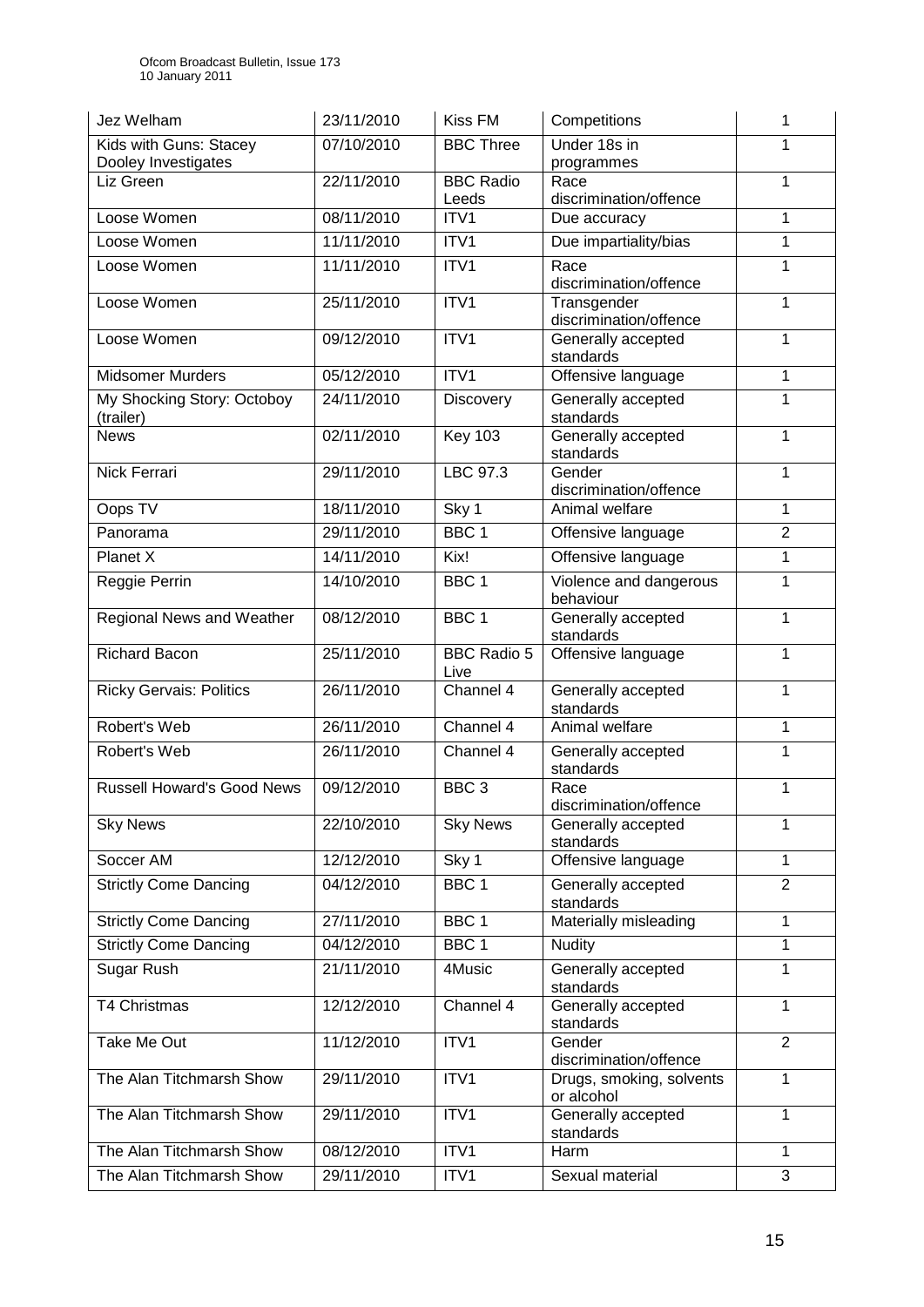| The Alan Titchmarsh Show                            | 08/12/2010 | ITV <sub>1</sub> | Sexual material                                         | $\overline{2}$ |
|-----------------------------------------------------|------------|------------------|---------------------------------------------------------|----------------|
| The Apprentice                                      | 08/12/2010 | BBC <sub>1</sub> | Generally accepted<br>standards                         | 1              |
| The Daily Politics                                  | 03/11/2010 | BBC <sub>2</sub> | Violence and dangerous<br>behaviour                     | 1              |
| The Event                                           | 12/11/2010 | Channel 4        | <b>COSTA</b>                                            | 1              |
| The Family                                          | 30/11/2010 | Channel 4        | Race<br>discrimination/offence                          | 1              |
| The Family (Trailer)                                | 18/11/2010 | Channel 4        | Violence and dangerous<br>behaviour                     | $\mathbf{1}$   |
| The Family (Trailer)                                | n/a        | Channel 4        | Violence and dangerous<br>behaviour                     | 1              |
| The Family (Trailer)                                | 23/11/2010 | Channel 4        | Violence and dangerous<br>behaviour                     | 1              |
| The Graham Norton Show                              | 03/12/2010 | BBC <sub>1</sub> | Generally accepted<br>standards                         | $\mathbf{1}$   |
| The Graham Norton Show                              | 10/12/2010 | BBC <sub>1</sub> | <b>Disability</b><br>discrimination/offence             | 1              |
| The Impressions Show with<br>Culshaw and Stephenson | 04/12/2010 | BBC <sub>1</sub> | Generally accepted<br>standards                         | 1              |
| The Jeremy Kyle Show                                | 16/11/2010 | ITV1             | Generally accepted<br>standards                         | 1              |
| The Jeremy Kyle Show                                | 02/12/2010 | ITV1             | Under 18s - Coverage of<br>sexual and other<br>offences | $\mathbf{1}$   |
| The Lincs FM Breakfast Show<br>with Ed Bretten      | 09/12/2010 | Lincs FM         | Competitions                                            | $\mathbf{1}$   |
| The Morgana Show                                    | 07/12/2010 | Channel 4        | Animal welfare                                          | $\mathbf{1}$   |
| The Morgana Show (trailer)                          | 28/11/2010 | Channel 4        | Sexual material                                         | 1              |
| The Morgana Show (trailer)                          | n/a        | Channel 4        | Sexual material                                         | $\mathbf{1}$   |
| The Morgana Show (trailer)                          | 30/11/2010 | Channel 4        | Sexual material                                         | $\overline{2}$ |
| The Simpsons                                        | 28/11/2010 | Sky 1            | Sexual material                                         | $\mathbf{1}$   |
| The Stephen K Amos Show                             | 03/12/2010 | BBC <sub>2</sub> | Race<br>discrimination/offence                          | 6              |
| The Weakest Link                                    | 06/12/2010 | BBC <sub>1</sub> | Generally accepted<br>standards                         | $\mathbf{1}$   |
| The Weakest Link                                    | 29/11/2010 | BBC 1            | Generally accepted<br>standards                         | 3              |
| The X Factor                                        | 04/12/2010 | ITV1             | Race<br>discrimination/offence                          | 1              |
| The X Factor                                        | 10/10/2010 | ITV1             | Flashing images/risk to<br>viewers who have PSE         | 1              |
| The X Factor                                        | 10/10/2010 | ITV1             | Flashing images/risk to<br>viewers who have PSE         | 1              |
| The X Factor                                        | 20/11/2010 | ITV1             | Generally accepted<br>standards                         | 1              |
| The X Factor                                        | 27/11/2010 | ITV1             | Competitions                                            | 1              |
| The X Factor                                        | 27/11/2010 | ITV1             | Race<br>discrimination/offence                          | 1              |
| The X Factor                                        | 27/11/2010 | ITV1             | Outside of remit / other                                | 1              |
| The X Factor                                        | 27/11/2010 | ITV1             | Sexual material                                         | $\mathbf{1}$   |
| The X Factor                                        | 27/11/2010 | ITV1             | Generally accepted<br>standards                         | $\overline{2}$ |
| The X Factor                                        | 27/11/2010 | ITV1             | Offensive language                                      | 5              |
| The X Factor                                        | 27/11/2010 | ITV1             | Premium rate services                                   | $\overline{2}$ |